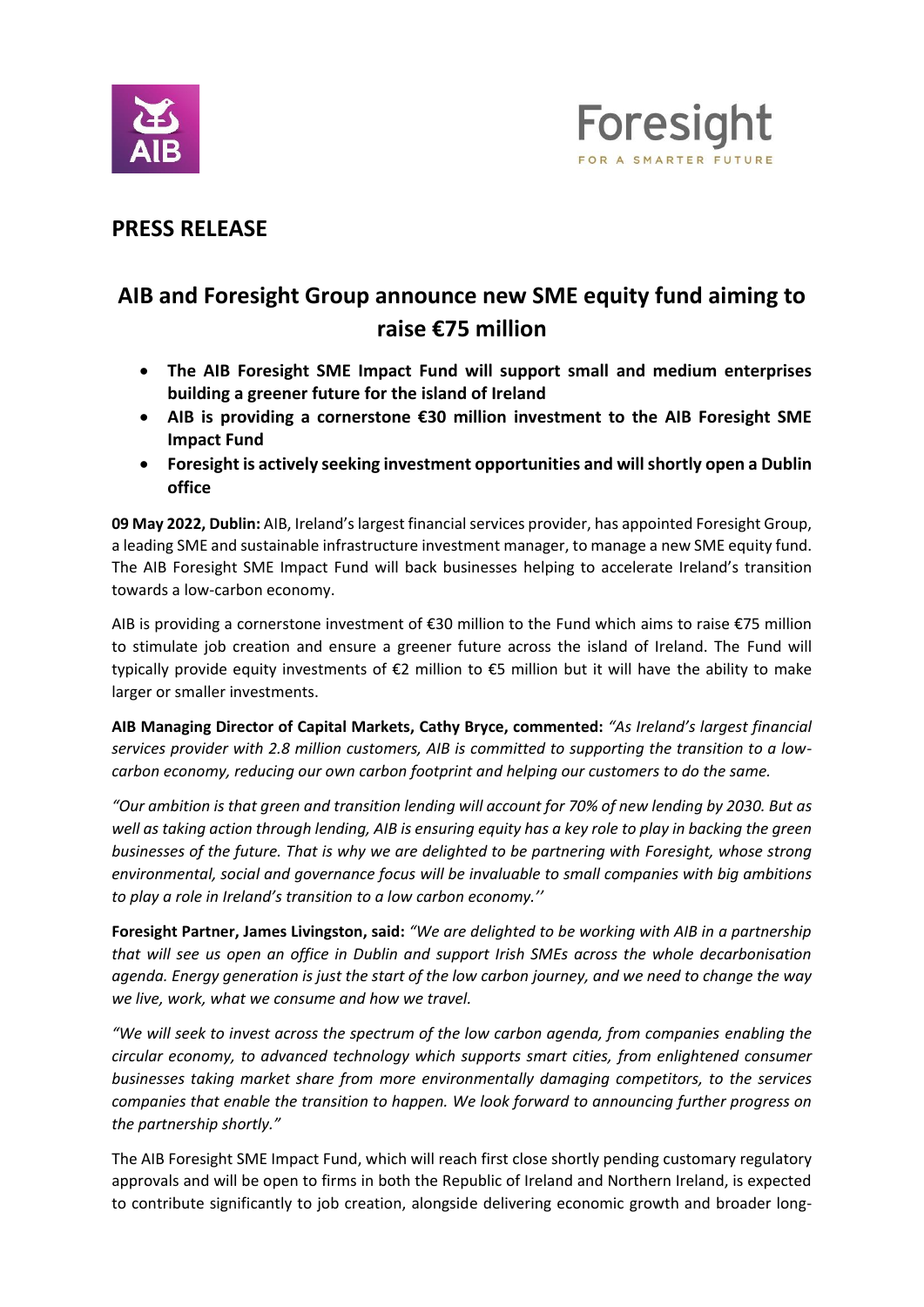



term benefits across the island. In calendar year 2021, Foresight's private equity funds created more than 500 high-quality, sustainable jobs across the UK.

Foresight is one of the UK's most active SME investors and Foresight's sustainable infrastructure investment division is one of Europe's most established teams, managing more than 300 sustainable assets globally and generating power from more than 3GW of green energy assets. The fund will benefit from Foresight's extensive experience of supporting SMEs through various economic cycles and from Foresight's multi-disciplinary approach to sustainable investing.

**END**

### **Notes to Editors:**

#### **About Foresight Group:**

Foresight Group was founded in 1984 and is a leading listed infrastructure and private equity investment manager. With a long-established focus on ESG and sustainability-led strategies, it aims to provide attractive returns to its institutional and private investors from hard-to-access private markets. Foresight manages over 300 infrastructure assets with a focus on solar and onshore wind assets, bioenergy and waste, as well as renewable energy enabling projects, energy efficiency management solutions, social and core infrastructure projects and sustainable forestry assets. Its private equity team manages eight regionally focused investment funds across the UK, supporting over 130 SMEs. Foresight Capital Management manages four strategies across six investment vehicles with an AUM of over £1.6 billion. It has made over 270 clean energy investments to date. Foresight operates from 12 offices across six countries in Europe and Australia with AUM of £8.7 billion as at 31 March 2022. Foresight Group Holdings Limited listed on the Main Market of the London Stock Exchange in February 2021[. https://www.fsg-investors.com/](https://protect-eu.mimecast.com/s/E2_RCQ1J9FBwoDtxrjLA?domain=fsg-investors.com/)

### **About AIB Group:**

AIB Group is Ireland's largest financial services provider with 2.8 million customers. Its main business activities are retail, business and corporate banking, as well as mobile payments and card acquiring. AIB Group is committed to supporting the transition to a low-carbon economy and backing sustainable communities. AIB has stated its ambition for green and transition lending to account for 70% of new lending by 2030 and is well on its way to achieving that target with green and transition lending already accounting for c.20% of new lending. AIB Group ranks in the top ten per cent of more than 1,000 banks globally with a low risk Environmental, Social and Governance (ESG) score of 14.5 according to external ratings agency Sustainalytics.

| <b>Further Information AIB:</b> | <b>Further information Foresight:</b>     |
|---------------------------------|-------------------------------------------|
| <b>Graham Union</b>             | Caroline Merrell                          |
| (085) 208 8343                  | +44 (0) 7852 210329                       |
| Graham.X.Union@aib.ie           | caroline.merrell@citigatedewerogerson.com |